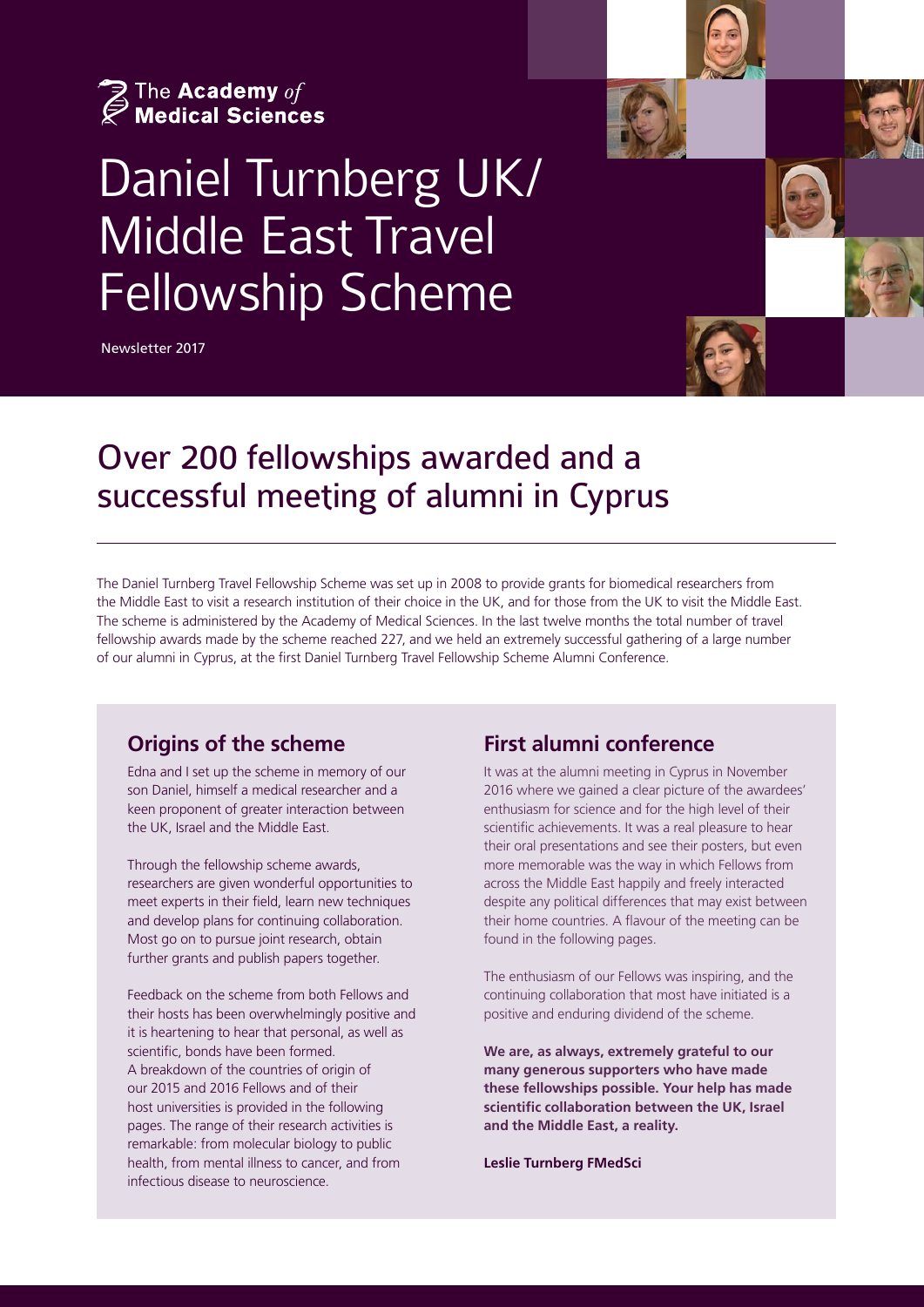# First alumni conference, Cyprus, November 2016

**The Fellows embark on their fellowships at different times and in different places, affording few opportunities to meet each other. Fellows originate from or visit the Middle East where too often national politics prevent interaction. It was therefore with some apprehension that we arranged a meeting of our alumni in politicallyneutral Cyprus last November. We need not have worried because it was hugely successful in overcoming any barriers that we thought might have existed.**

Fellows mixed freely and engaged with each other, not only scientifically, but also socially. The feedback was uniformly enthusiastic and the extracts over the following pages give a flavour of how much the meeting was appreciated by all.

With over 70 participants presenting 43 posters and 9 oral presentations, the range and standard of the science was remarkable. Making judgments on these gave a headache to the panel of Sir Keith Peters, Professors Ray Tallis, Victor Hoffbrand and myself, but in the end we were able to make awards to some outstanding Fellows.

The Academy of Medical Sciences home team of Sarah Porter, Dr Kim Hutchings, Ewan Hughes McInnes, Dr Helen Munn and Dr Suzanne Candy provided wonderful support and helped make the event a great success.

#### **Leslie Turnberg FMedSci**



100% **found the event** 

**useful and enjoyable**

92% **thought the networking opportunities were either excellent or good**



 $\epsilon$ 

The scientific world knows no borders; for this reason international collaboration with groups of excellence is essential.

**Mario Giardini** University of Strathclyde, UK. Mario spent his fellowship at Tel Aviv University, Israel.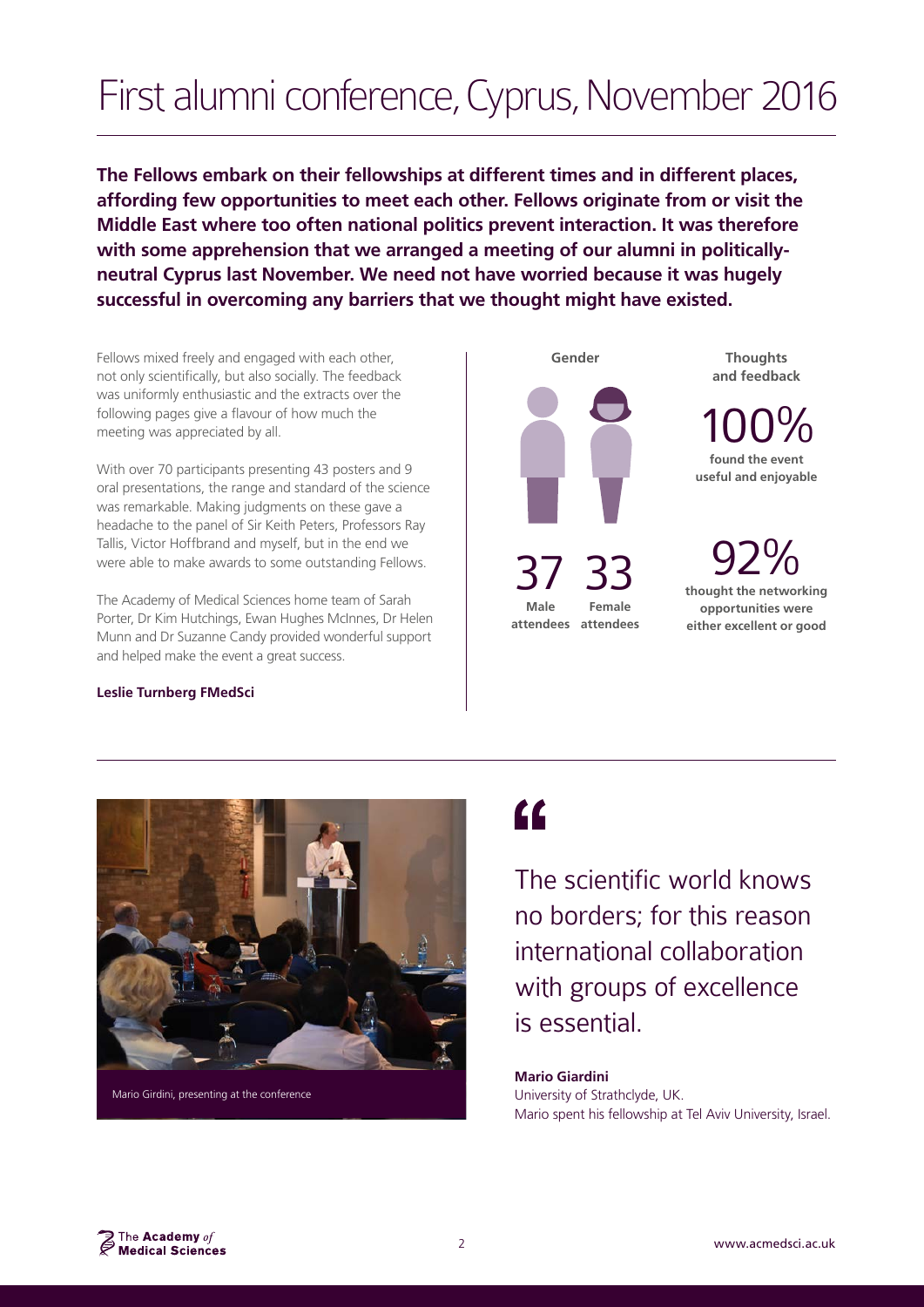## Presenters

| <b>Name</b>                                | Institute                                                   | <b>Presentation type</b> |                | <b>Abstract title</b>                                                                                                                          |
|--------------------------------------------|-------------------------------------------------------------|--------------------------|----------------|------------------------------------------------------------------------------------------------------------------------------------------------|
| Dr Christopher Adams                       | Keele University, UK                                        | Oral<br>winner           | $\mathbf \Psi$ | Multimodal Magnetic Nanoparticles for Regenerative Neurology                                                                                   |
| Dr Rula Abdul Ghani                        | Al Quds University,<br>Palestinian Territories              | Oral<br>commendation     |                | Overcoming Resistance to the CDK4/6 Inhibitor Palbociclib in ER+<br><b>Breast Cancer</b>                                                       |
| Dr Azmy Faisal                             | Alexandria University, Egypt                                | Oral<br>commendation     |                | Effective Bronchoscopic Lung Volume Reduction Accelerates Exercise<br>Oxygen Uptake Kinetics in COPD                                           |
| Dr Mohamed Mandour                         | Suez Canal University, Egypt                                | Oral<br>commendation     |                | NK cell activation mediates protection against mesothelioma in a<br>mouse model of viral infection                                             |
| Dr Sharon Anavi-Goffer                     | Ariel University, Israel                                    | Oral                     |                | A role for the cannabinoid CB2 receptor in schizophrenia                                                                                       |
| Dr Mario Ettore Giardini                   | University of Strathclyde, UK                               | Oral                     |                | Optical power transfer for the powering of active brain implants                                                                               |
| Dr Benjamin Ladeuix                        | Weizmann Institute of Science,<br>Israel                    | Oral                     |                | Oxygen cycles synchronize clock on a Hif1a dependent manner                                                                                    |
| Professor Yuval Ramot                      | Hadassah - Hebrew University<br>Medical Center, Israel      | Oral                     |                | Neuroendocrine regulation of keratin expression and stem cell biology:<br>a novel therapeutic strategy for skin and hair disorders             |
| Dr Neil Stone                              | St' George's University of<br>London, UK                    | Oral                     |                | A minority of cells causing a major problem? - The emergence of<br>fluconazole resistance in Cryptococcal meningitis                           |
| Dr Elham Youssef Elabd                     | National Research Center,<br>Giza, Egypt                    | Poster<br>winner         | $\mathbf \Psi$ | A comparative study of the effects of three Moringa species on obesity<br>-induced oxidative stress state in liver tissue                      |
| Ms Elya Dekel                              | The Weizmann Institute<br>of Science, Israel                | Poster<br>commendation   |                | Identification and classification of the malaria parasite blood<br>developmental stages, using imaging flow cytometry                          |
| Dr Maher Khdour                            | Al-Quds University,<br>Palestinian Territories              | Poster<br>commendation   | O<br>M         | Improving Antibiotic Prescribing in Palestinian Hospital: A new<br>Antimicrobial Stewardship Program                                           |
| Dr Shishir Shetty                          | University of Birmingham, UK                                | Poster<br>commendation   |                | Human liver sinusoidal endothelial cells promote intracellular crawling<br>of lymphocytes during recruitment- a new step in migration          |
| Dr Mohamed Abdel<br>Rahman Hassanein       | Suez Canal University, Egypt                                | Poster                   |                | Characterization of Novel Antimicrobial Peptides from the Venom of<br><b>Egyptian Scorpions</b>                                                |
| Dr Randa Abu-Youssef                       | Alexandria University, Egypt                                | Poster                   |                | Blocking HCN Ion Channels Arrests the Cell Cycle and Molecular Clock<br>of Adult Neural Stem Cells                                             |
| Dr Sharon Aharoni                          | Schneider Children's Medical<br>Center of Israel, Israel    | Poster                   |                | Congenital myasthenic syndrome in Israel: Genetic and clinical<br>characterization                                                             |
| Dr Mohamed Ahmed                           | Suez Canal University, Egypt                                | Poster                   |                | Diagnostic concordance of breast pathologists: lessons from the NHS Breast<br>Screening Programme Pathology External Quality Assurance Scheme  |
| Dr Riaz Akhtar                             | University of Liverpool, UK                                 | Poster                   |                | Arterial stiffening across multiple length scales                                                                                              |
| Dr Amal Akour                              | University of Jordan                                        | Poster                   |                | Levels of metabolic markers in drug-naive prediabetic and type 2<br>diabetic patients                                                          |
| Dr Esam Ali                                | Sohag University, Egypt                                     | Poster                   |                | The detection of flunitrazepam in beverages using portable Raman<br>spectroscopy                                                               |
| Dr Harran Al-Rahamneh University of Jordan |                                                             | Poster                   |                | Measuring Peak Oxygen Uptake using Perceptually-Regulated Exercise<br>Test in Arm Cranking Exercise                                            |
| Dr Heba Alshaker                           | University Of Petra, Jordan                                 | Poster                   |                | Everolimus (RAD001) sensitises prostate cancer cells to docetaxel by<br>downregulation of hypoxia-inducible factor-1a and sphingosine kinase 1 |
| Dr Sharon Anavi-Goffer                     | Ariel University, Israel                                    | Poster                   |                | A role for cannabinoid CB2 receptor in Tourette syndrome?                                                                                      |
| Professor Guy<br>Ben Simon                 | Goldschleger Eye Institute,<br>Sheba Medical Center, Israel | Poster                   |                | Larger osteotomies result in larger ostia in external<br>dacryocystorhinostomies.                                                              |
| Dr Hilla Ben-Pazi                          | Shaare Zedek Medical Center,<br>Israel                      | Poster                   |                | Deep Brain stimulation in child with genetic dystonia- a story of multi-<br>diciplinary collaboration                                          |
| Dr Elena Chervinsky                        | Institute for Genetics,<br>Emek Medical Center, Israel      | Poster                   |                | The miltiple faces of the TMEM231 gene                                                                                                         |
| Dr Itzik Cooper                            | Sheba Medical Center, Israel                                | Poster                   |                | Paraoxon-Induced BBB Dysfunction: A Triple Arm Mechanism<br>Investigation                                                                      |
| Dr Andrea Darzi                            | American University of Beirut<br>Medical Center, Lebanon    | Poster                   |                | Use of Systematic Reviews When Adapting Guidelines                                                                                             |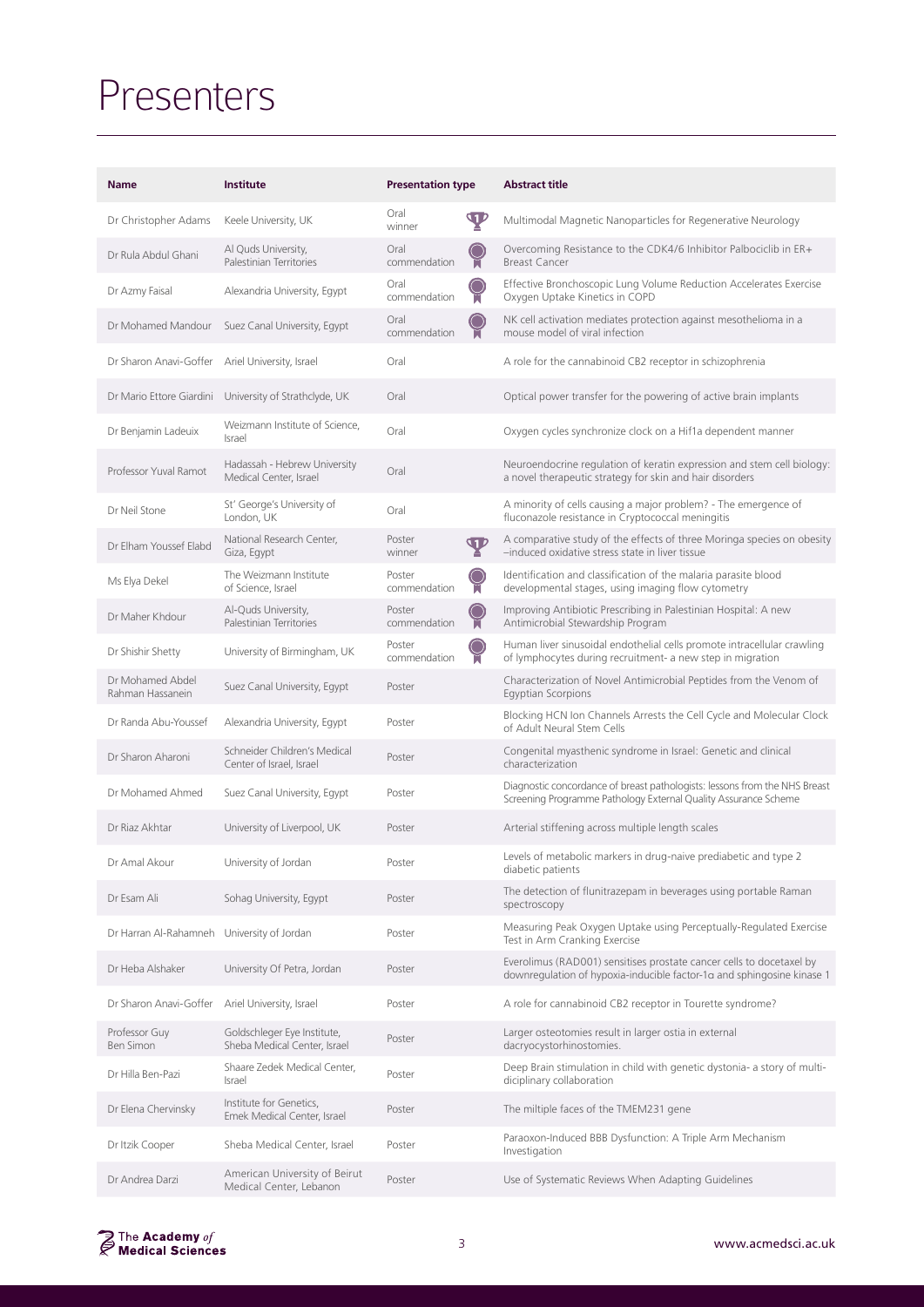| <b>Name</b>                   | Institute                                                        | <b>Presentation type</b> | <b>Abstract title</b>                                                                                                                                                 |
|-------------------------------|------------------------------------------------------------------|--------------------------|-----------------------------------------------------------------------------------------------------------------------------------------------------------------------|
| Professor Maralyn Druce       | Barts and the London School<br>of Medicine, QMUL, UK             | Poster                   | Are serotonin metabolite levels related to bone mineral density in<br>patients with neuroendocrine tumours?                                                           |
| Professor Ayman<br>El-Badry   | Kasr Al-Ainy School of Medicine,<br>Cairo University, Egypt      | Poster                   | Multilocus sub-genotyping and phylogenic analysis of Giardia<br>intestinalis isolates from stool of Egyptian children                                                 |
| Dr Sally Eldeghaidy           | University of Nottingham, UK                                     | Poster                   | Mapping the brain response to phantom taste                                                                                                                           |
| Dr Ebtesam El-Gezawy          | Assiut University, Egypt                                         | Poster                   | Identification and validation of biomarkers associated with acute and<br>chronic graft versus host disease                                                            |
| Professor Dror Fixler         | Bar-Ilan University, Israel                                      | Poster                   | Nano-theranostics with plasmonic nanoparticles                                                                                                                        |
| Dr Marc Gotkine               | Hadassah University Hospital,<br>Israel                          | Poster                   | A novel Optineurin truncation mutation in a consanguineous<br>Palestinian family with Amyotrophic lateral sclerosis confirms loss of<br>function as disease mechanism |
| Dr Randa Haddadin             | University of Jordan                                             | Poster                   | Occupational exposure of pharmaceutical workers to drug<br>ingredients and their effect on Staphylococcus spp. nasal carriage<br>and antibiotic resistance            |
| Dr Eman Hammad                | University of Jordan                                             | Poster                   | The Use of Economic Evidence to Inform Drug Pricing Decisions in Jordan                                                                                               |
| Dr Mohammed<br>Jawad          | Imperial College London, UK                                      | Poster                   | Integrating the impact of cigarette and waterpipe tobacco use among<br>adolescents in the Eastern Mediterranean Region                                                |
| Dr Doron Kabiri               | Hadassah Hebrew University<br>Medical Center, Ein-Kerem, Israel  | Poster                   | Fertility preservation in cancer-affected prepubertal boys: comparing<br>the effectiveness of human testicular tissue cryopreservation methods                        |
| Dr Mogibelrahman<br>Khedr     | University of Southamptom, UK                                    | Poster                   | Activation of protease-activated receptor 2 (PAR2) and release<br>intracellular calcium by mast cell tryptase                                                         |
| Dr Zisis Kozlakidis           | University College London, UK                                    | Poster                   | Evolving classification of intensive care patients: do more data lead to<br>better predictions?                                                                       |
| Dr Amir Krivoy                | Geha Mental Health Center, Israel                                | Poster                   | Adherence to antidepressants and all-cause mortality - a nation-based<br>cohort study                                                                                 |
| Dr Ari Meerson                | MIGAL Galilee Research Institute,<br>Israel                      | Poster                   | Leptin and insulin up-regulate miR-4443 to suppress NCOA1 and<br>TRAF4, and decrease the invasiveness of human colon cancer cells.                                    |
| Dr Asmaa Mohammad             | Cairo University, Egypt                                          | Poster                   | Red Blood Cell Alloimmunization Among Egyptian Patients with<br>Transfusion Dependant ß Thalassemia                                                                   |
| Dr Maha Nasr                  | Ain Shams University, Egypt                                      | Poster                   | Nebulizable nanosystems for treatment of pulmonary cancer: a<br>promising approach                                                                                    |
| Dr Maya Negev                 | University of Haifa, Israel                                      | Poster                   | Health aspects of adaptation to climate change in England and the<br>Mediterranean                                                                                    |
| Dr Smadar<br>Ovadia-Caro      | Berlin School of Mind and Brain,<br>Humboldt University, Germany | Poster                   | Longitudinal effects of lesions on functional networks after stroke                                                                                                   |
| Dr Ghanem Oweis               | American University of Beirut,<br>Lebanon                        | Poster                   | Ex-Corporeal Tumor Ablation Using High Intensity Focused Ultrasound -<br>Laboratory Characterization of the Thermal Ablation Fields                                   |
| Dr Eran Pras                  | Assaf Harofeh Medical Center.<br><b>Israel</b>                   | Poster                   | Identification of high-penetrance rare genetic variations among Israeli<br>patients manifesting early severe Age-related Macular Degeneration                         |
|                               | Professor Marei Sammar ORT Braude College, Israel                | Poster                   | Lower levels of placental protein 13 (PP13) in the extracellular vesicles<br>(EVs) of preeclampsia patients at delivery                                               |
| Dr Shani Shenhar-<br>Tsarfaty | Tel Aviv Souraski Medical Center,<br><i>Israel</i>               | Poster                   | Cholinesterase Gene Expression and Serum cholinesterase activity<br>Predict 6 Year Major Adverse Cardiac Events Following Coronary<br>Angiography                     |
| Professor Sahar Sheta         | Cairo University Children<br>Specialized Hospital, Egypt         | Poster                   | Comparison of first trimester to second trimester fetal heart<br>examination in detection of cardiac anomalies in a tertiary fetal<br>medicine teaching unit          |
| Dr Jennifer Stott             | St George's University of London,<br><b>UK</b>                   | Poster                   | Investigating Gβγ regulation of cardiovascular Kv7 channels                                                                                                           |

#### **Members of Daniel's family and Fellows of the Academy of Medical Sciences also attended the conference:**

- Helen Abelesz, sister of Daniel Turnberg
- Professor Victor Hoffbrand FMedSci, panel member
- Sir Keith Peters FRS FMedSci FLSW, former panel member and speaker
- Professor Raymon Tallis FMedSci, panel member and speaker
- Lord Turnberg of Cheadle FMedSci, chair selection panel
- Lady Turnberg, panel member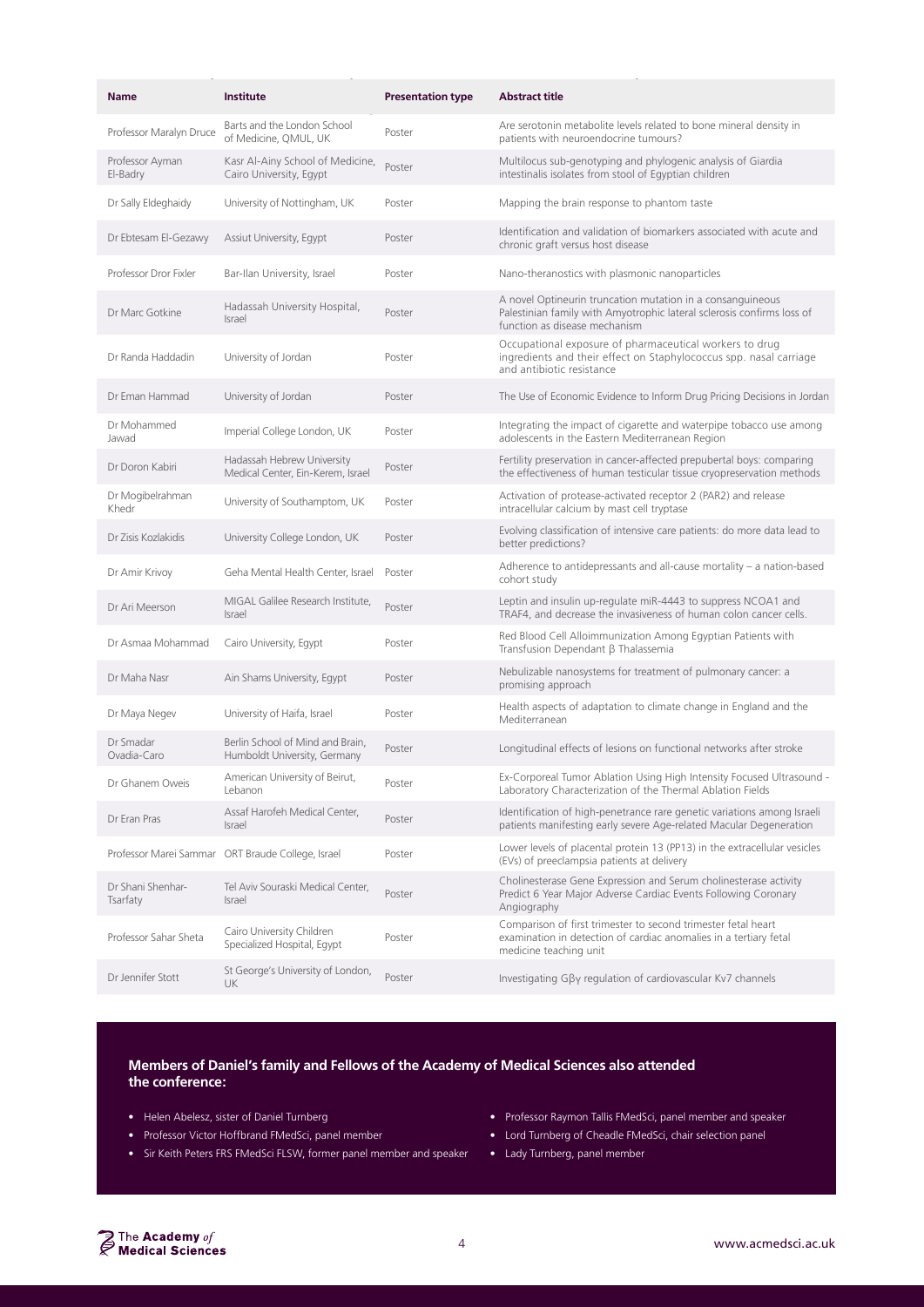## **Attendees**

| <b>Name</b>                  | Institute                                          | <b>Name</b>                    | Institute                                                       |
|------------------------------|----------------------------------------------------|--------------------------------|-----------------------------------------------------------------|
| Dr Atiyeh Abdallah           | West Midlands Regional Genetic<br>Laboratories, UK | Dr Debra<br>Goldman-Wohl       | Hadassah University Hospital, Israel                            |
| Dr Jad Abdallah              | Lebanese American University,<br>Lebanon           | Dr Dana Gourevich              | Pharmaseed Ltd, Israel                                          |
| Dr Lilach Akiva-Kabiri       | Open University Israel                             | Miss Nathalie Karaky           | American University of Beirut<br>Medical Center, Lebanon        |
| Dr Eman Alefishat            | University of Jordan                               | Professor Ola Mahmoud<br>Gomaa | National Center for Radiation<br>Research and Technology, Egypt |
| Dr Yousef Al-saraireh        | University of Mutah, Jordan                        | Dr Alaa Afif Mohammed          | Cairo University, Egypt                                         |
| Professor Mohammed<br>Alsbou | University of Mutah, Jordan                        | Dr Riham Muhammad              | William Harvey Research Institute,<br>QMUL, UK                  |
| Dr Mohammad Arafa            | Mansoura University, Egypt                         | Dr Dmitri Pshezhetskiy         | Norwich Medical School.<br>University of East Anglia, UK        |
| Dr Riyad El-Khoury           | American University of Beirut,<br>Lebanon          | Dr Rana Said                   | Amman Al Ahliyya University, Jordan                             |
| Dr Shereef Elmoamly          | Cairo University, Egypt                            | Professor Sahar Sharaf         | University of Cairo, Egypt                                      |
| Dr Yael Goldberg             | Reccanati Genetic Institute, Israel                | Professor David Zadok          | Assaf Harofeh Medical Center, Israel                            |

### **Conference case study**



Andrea Darzi spent her fellowship at the University of Aberdeen in 2015 where her research focused on strategies for dealing with missing data in randomised controlled trials. At the 2016 alumni conference she presented a poster on the use of systematic reviews when adapting guidelines.

## **Dr Andrea Darzi**

**American University of Beirut Medical Center, Lebanon** 

"The fellowship was extremely fruitful, the networking on its own was brilliant. We created collaborations that are still ongoing because another colleague of mine is going to continue the work. I would definitely want to do it again. Retrospectively I wished I had had more time, but in reality it gave me exactly what I was looking for, which is the connections, understanding what other people are working on and understanding that there is so much we do in common and that we can work towards the same agenda and the same purpose.

The conference is very inspiring, realising that so many people are working on so many different fields that are impacting on the community one way or another. It's also beautiful to realise that there's this strong bond between two different worlds, but really we all come from the same world which is science and benefiting humanity. I hope this keeps on going and I really think the fellowship is changing lives."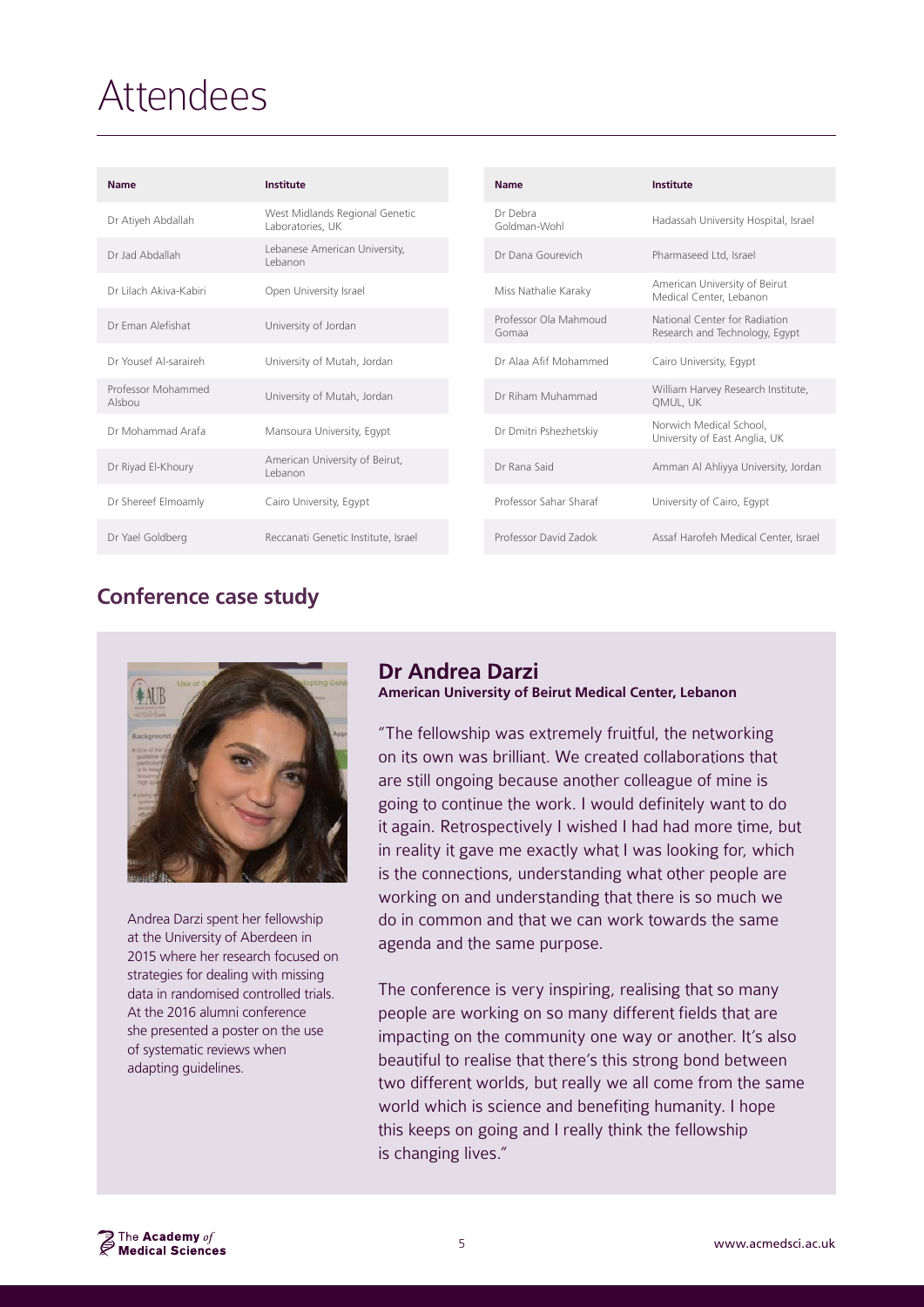## The alumni conference



#### **Dr Maya Negev University of Haifa, Israel**

Maya Negev spent her fellowship at the London School of Hygiene and Tropical Medicine, UK, researching environmental health policy and how the public health sector in the UK is adapting for climate change. At the conference she presented a poster on her research as well as a video on the Arava Institute for Environmental Studies, which demonstrated the benefits of people working together in the Middle East; in this case to solve regional environmental problems.

"For me as an Israeli it's very exciting to meet fellows from the Middle East because we don't have many opportunities to do that. The political borders quickly disappeared during the two day conference. It was extraordinary to meet excellent scientists beyond our fields of expertise. I was very impressed with the state of the art science of all presentations, I've learned a lot and there was a great atmosphere."

# $\epsilon$

I would like to thank you. This conference was one of the best I've been to. I absolutely loved it, thank you very much!



#### **Conference Attendee**

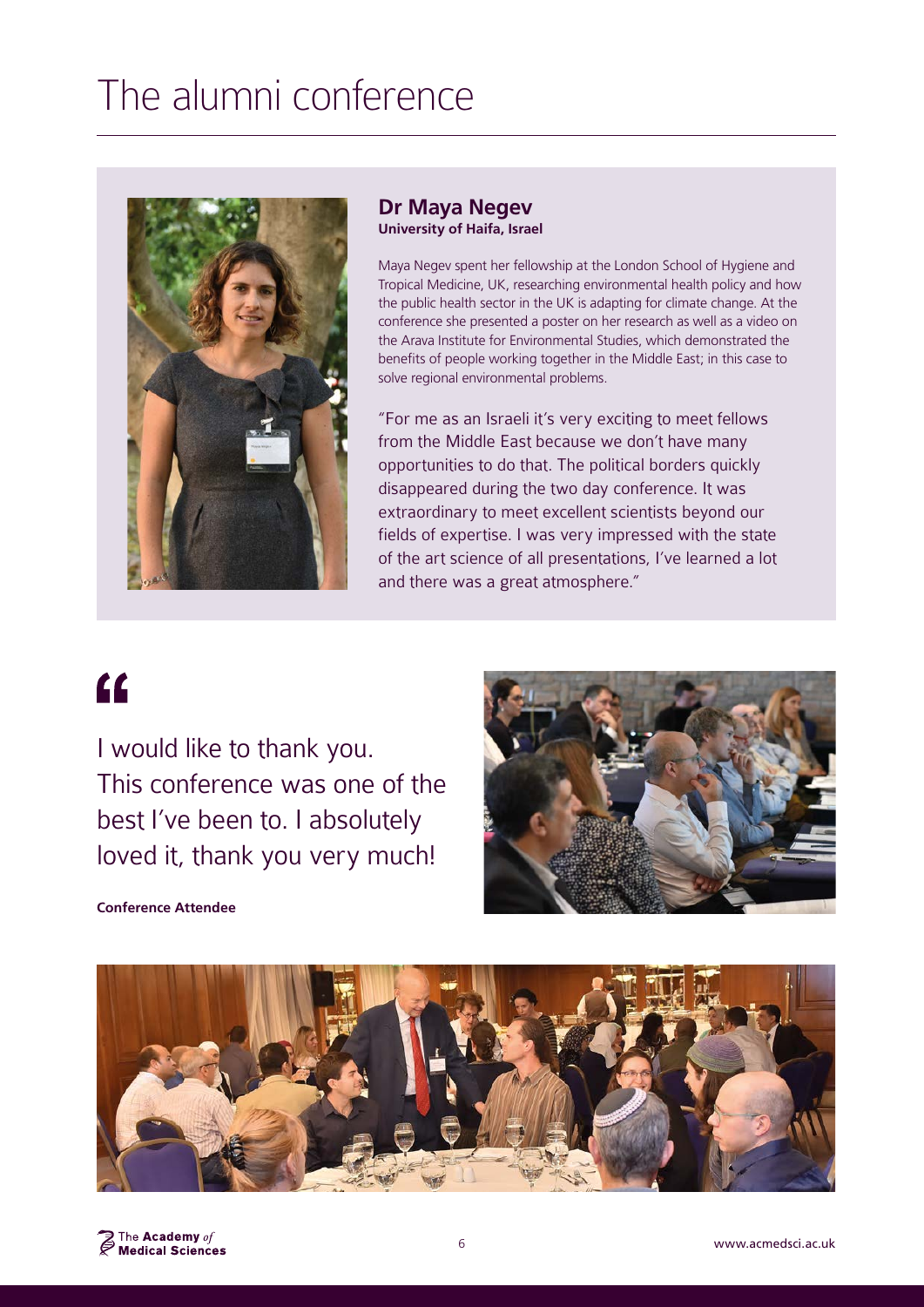

Maha Nasr and Leslie Turnberg at the conference

"All my expectations were met, as I expected top notch enthusiastic scientists presenting their work."

#### **Maha Nasr**

Ain Shams University, Egypt *Maha spent her fellowship at University of Bradford, UK*



Christopher Adams giving his award Unristopher Adams giving his award<br>Winning presentation Neil Stone presenting at the conference

"The diverse nature was challenging but very interesting. Also led to some out of the box ideas. The whole atmosphere was wonderful."

#### **Chris Adams**

Keele University, UK *Chris spent his fellowship at Bar-Ilan University, Israel*



"Wide range of speakers' backgrounds (personal and professional). Warm and open environment to share our work."

#### **Neil Stone**

St George's University of London, UK *Neil spent his fellowship at Tel Aviv University, Israel*



#### **Dr Shishir Shetty University of Birmingham, UK**

Shishir Shetty spent his fellowship in Israel in 2016 at the Weizmann Institute of Science and at Hadassah Medical Center. His research focused on two key areas of end stage liver disease with the aim of developing new treatment to target the immune response. At the 2016 alumni conference he presented a poster on his research which was commended by the judging panel.

"The fellowship gave me the opportunity to go to Israel … I got to spend time in two world leading labs to discuss my work and how I can take it forward. It's really given me an idea of the level and standard of work that you need to do to bring high quality science into the clinical setting and it's really enthused me and given me a trajectory where I hope my research can go.

The conference has been fantastic, it's been great to see a whole range of topics but also meet people from different specialities and obviously see some of the cross overs with my own work."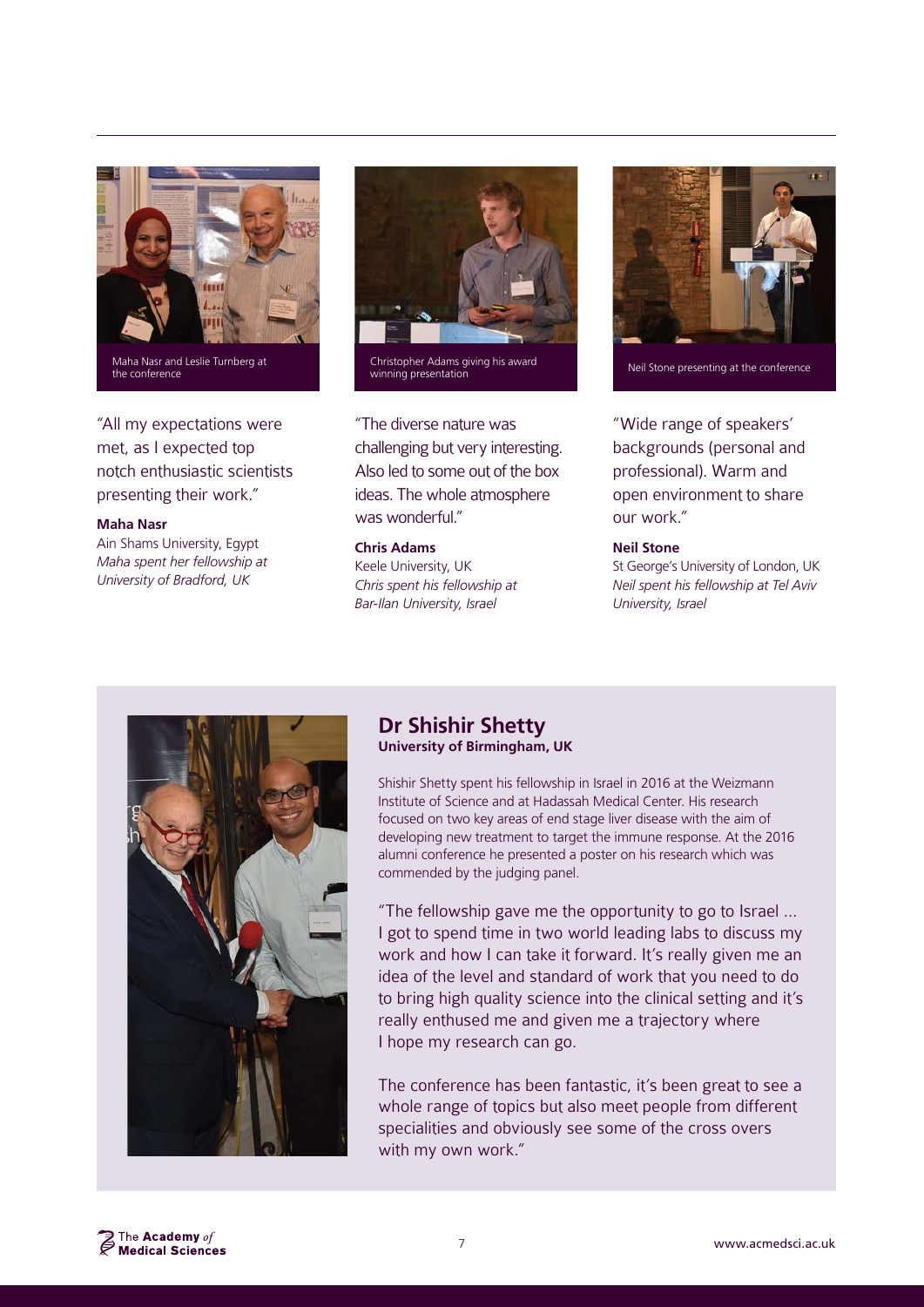# Fellowship recipients, 2015

### **Extended fellowships**

| Name & home institution                                               | <b>Visit institution</b>                   | <b>Research area</b>                                                      |
|-----------------------------------------------------------------------|--------------------------------------------|---------------------------------------------------------------------------|
| Adnan Al-Hindi<br>Islamic University-Gaza, Palestinian Territories    | University of Salford, UK                  | Microbiology/Virology                                                     |
| Amin Agel<br>Mu'tah University, Jordan                                | Public Health England, UK                  | Microbiology/Virology, Immunology                                         |
| <b>Marc Gotkine</b><br>Hadassah Hebrew University Hospital, Israel    | King's College London, UK                  | Neurology/Neuroscience                                                    |
| Ofra Ben Menachem-Zidon<br>The Hebrew University of Jerusalem, Israel | University of Cambridge, UK                | Neurology/Neuroscience                                                    |
| Rimma Goldberg<br>King's College London, UK                           | The Hebrew University of Jerusalem, Israel | Immunology, Gastroenterology                                              |
| Shimrit Ilana Ziv<br>Sheba Medical Center, Israel                     | University of Cambridge, UK                | Neurology/Neuroscience, Psychiatry -<br>Psychiatry of learning disability |

### **One month fellowships**

| <b>Ahmed Alnamroty</b><br>Suez Canal University, Egypt                | University of Glasgow, UK                                                 | Microbiology/Virology                                                       |
|-----------------------------------------------------------------------|---------------------------------------------------------------------------|-----------------------------------------------------------------------------|
| Amal Akour<br>University of Jordan, Jordan                            | Newcastle University, UK                                                  | Endocrinology, Obstetrics and gynaecology                                   |
| Andrea Darzi<br>American University of Beirut, Lebanon                | University of Aberdeen, UK                                                | Informatics, Epidemiology                                                   |
| <b>Benjamin Ladeuix</b><br>Weizmann Institute of Science, Israel      | University of Bristol, UK                                                 | Cardiology                                                                  |
| <b>Eman Alefishat</b><br>University of Jordan, Jordan                 | University of Nottingham, UK                                              | Cardiology                                                                  |
| <b>Georgina Martin</b><br>Royal Preston Hospital, UK                  | Schneider Children's Medical Center<br>of Israel, Israel                  | Obstetrics and gynaecology, Psychiatry -<br>Child and adolescent psychiatry |
| <b>Heba Alshaker</b><br>University of Petra, Jordan                   | University of East Anglia, UK                                             | Molecular biology, Pharmacology, Oncology                                   |
| <b>Jad Abdallah</b><br>Lebanese American University, Lebanon          | Barts and The London, Queen Marys<br>School of Medicine and Dentistry, UK | Structural biology                                                          |
| <b>Maha Nasr Sayed Aly</b><br>Ain Shams University, Egypt             | University of Bradford, UK                                                | Pharmacology, Oncology, Engineering,<br><b>Biophysics</b>                   |
| <b>Maher Khdour</b><br>Al-Quds University, Palestinian Territories    | Queen's University Belfast, UK                                            | Pharmacology                                                                |
| <b>Matthew Gardiner</b><br>University of Oxford, UK                   | Weizmann Institute of Science, Israel                                     | Molecular biology, Surgery - Trauma and<br>orthopaedic surgery              |
| <b>Michal Bernstein</b><br>Tel Aviv University, Israel                | MRC Cognition and Brain Sciences Unit, UK                                 | Neurology/Neuroscience                                                      |
| Mogib El-Rahman Khedr<br>Suez Canal University, Egypt                 | University of Southampton, UK                                             | Pharmacology, Paediatrics, Immunology                                       |
| <b>Mohamed Abdelhamid Hasan Ahmed</b><br>Suez Canal University, Egypt | University of Nottingham, UK                                              | Pathology, Oncology                                                         |
| Naomi Pode-Shakked<br>Sheba Medical Center, Israel                    | The Roslin Institute, UK                                                  | Paediatrics, Immunology, Cellular biology                                   |
| <b>Nathalie Karaky</b><br>American University of Beirut, Lebanon      | King's College London, UK                                                 | Pathology                                                                   |
| Pola Goldberg Oppenheimer<br>University of Birmingham, UK             | Ben-Gurion University of the Negev, Israel                                | <b>Biophysics</b>                                                           |
| <b>Rivad El-Khoury</b><br>American University of Beirut, Lebanon      | Newcastle University, UK                                                  | Molecular biology                                                           |
| Rula Abdul-Ghani<br>Al-Quds University, Palestinian Territories       | Barts and The London, Queen Marys<br>School of Medicine and Dentistry, UK | Molecular biology, Oncology                                                 |
| Sameh Al-Zubiedi<br>University of Jordan, Jordan                      | University of Liverpool, UK                                               | Pharmacology                                                                |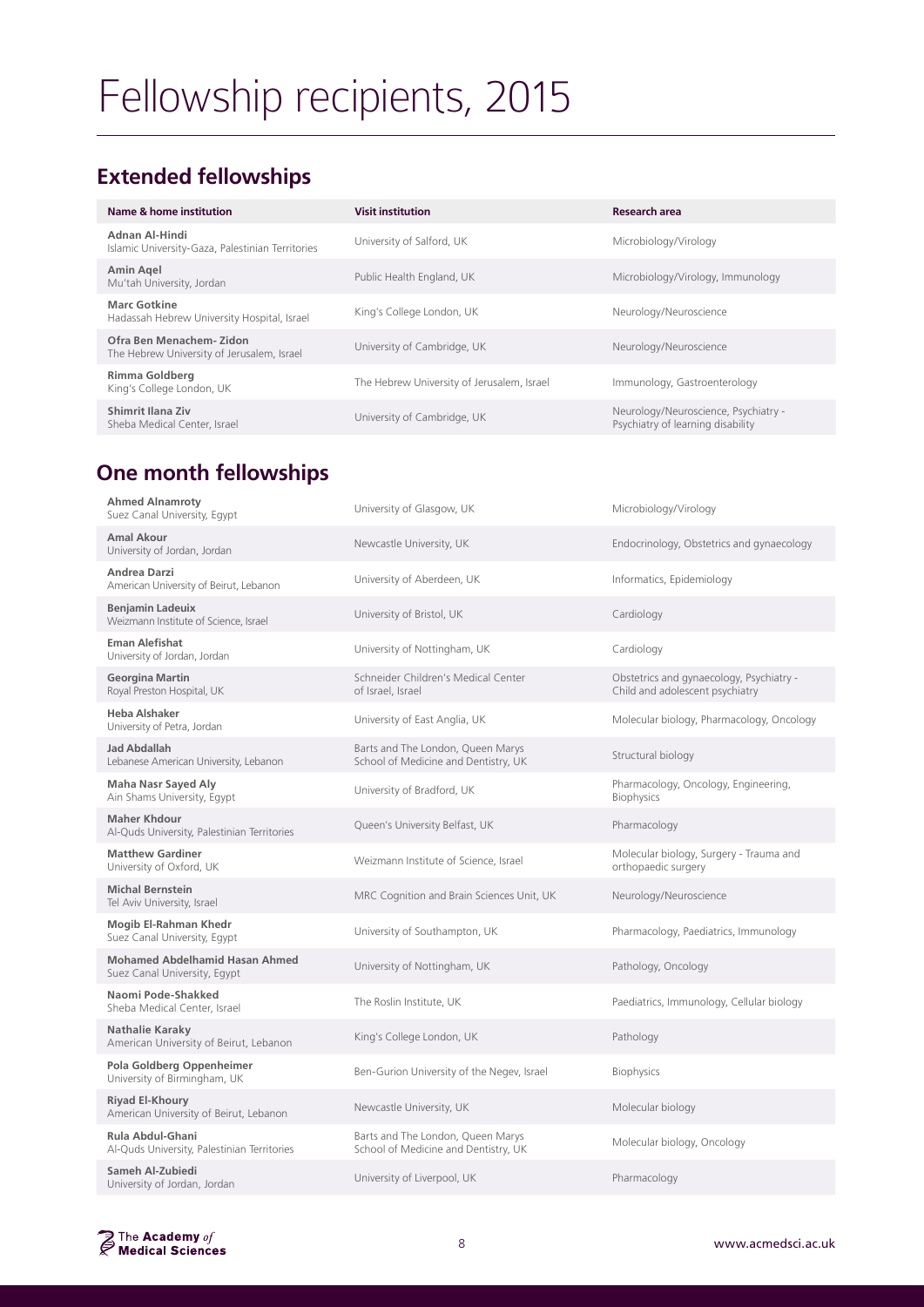# Fellowship recipients, 2016

### **Extended fellowships**

| Name & home institution                                                 | <b>Visit institution</b>     | Research area             |
|-------------------------------------------------------------------------|------------------------------|---------------------------|
| <b>Ahmed Abdelsadik</b><br>Aswan University, Egypt                      | University of Nottingham, UK | Immunology, Genetics      |
| Lara Kahale<br>American University of Beirut<br>Medical Centre, Lebanon | University of Aberdeen, UK   | Epidemiology, Informatics |
| <b>Mohamed Eltholoth</b><br>Mansoura University, Egypt                  | Brunel University, UK        | Micrbiology/Virology      |
| <b>Neil Robert Hope Stone</b><br>St' George's University of London, UK  | Tel Aviv University, Israel  | Micrbiology/Virology      |

### **One month fellowships**

| <b>Ahmed Lotfy Elshahaat</b><br>Mansoura University, Egypt                                      | University of Nottingham, UK           | Cellular biology                         |
|-------------------------------------------------------------------------------------------------|----------------------------------------|------------------------------------------|
| Amanda Foust<br>Imperial College London, UK                                                     | Weizmann Institute of Science, Israel  | Neurology/Neuroscience, Biophysics       |
| Ansam Sawalha<br>An-Najah National University,<br>Palestinian Territories                       | King's College London, UK              | Pharmacology                             |
| Areej Abuhammad<br>University of Jordan, Jordan                                                 | Bristol University, UK                 | Pharmacology, Structural biology         |
| <b>Christopher Adams</b><br>Keele University, UK                                                | Bar-Ilan University, Israel            | <b>Biophysics</b>                        |
| Elya Dekel<br>The Weizmann Institute of Science, Israel                                         | Imperial College London, UK            | Cellular biology                         |
| <b>Emad Elaour</b><br>United Nations Relief and Work Agency<br>(UNRWA), Palestinian Territories | Queen's University Belfast, UK         | Public health, Epidemiology              |
| Hany Elbassossy<br>Zagazig University, Egypt                                                    | University of Bath, UK                 | Pharmacology, Cardiology                 |
| Jamila Abuidhail<br>The Hashemite University, Jordan                                            | University of Stirling, UK             | Paediatrics                              |
| Jennifer Stott<br>St' George's University of London, UK                                         | Tel Aviv University, Israel            | Physiology, Cardiology                   |
| Marei Sammar<br>ORT Braude College-OBC, Israel                                                  | University of Oxford, UK               | Obstetrics and gynaecology               |
| <b>Mohammed Jawad</b><br>Imperial College London, UK                                            | American University of Beirut, Lebanon | Public health                            |
| <b>Nicholas Platt</b><br>University of Oxford, UK                                               | Weizmann Institute of Science, Israel  | Immunology                               |
| Ola Mahmoud Gomaa<br>Atomic Energy Authority, Egypt                                             | University of Westminster, UK          | Biochemistry, Microbiology/Virology      |
| <b>Oshrat Sella</b><br>University of Haifa, Israel                                              | University of Manchester, UK           | Gastroenterology, Neurology/Neuroscience |
| <b>Rania Hamed</b><br>Az-Zaytoonah University of Jordan, Jordan                                 | University of Manchester, UK           | Pharmacology                             |
| <b>Samar Ahmed</b><br>Ainshams University, Egypt                                                | University of Nottingham, UK           | Psychiatry - Forensic psychiatry         |
| <b>Shishir Shetty</b><br>University of Birmingham, UK                                           | Weizmann Institute of Science, Israel  | Immunology, Oncology                     |
| <b>Vaibhav Chikne</b><br>Bar-Ilan University, Israel                                            | University of Dundee, UK               | Molecular biology, Microbiology/Virology |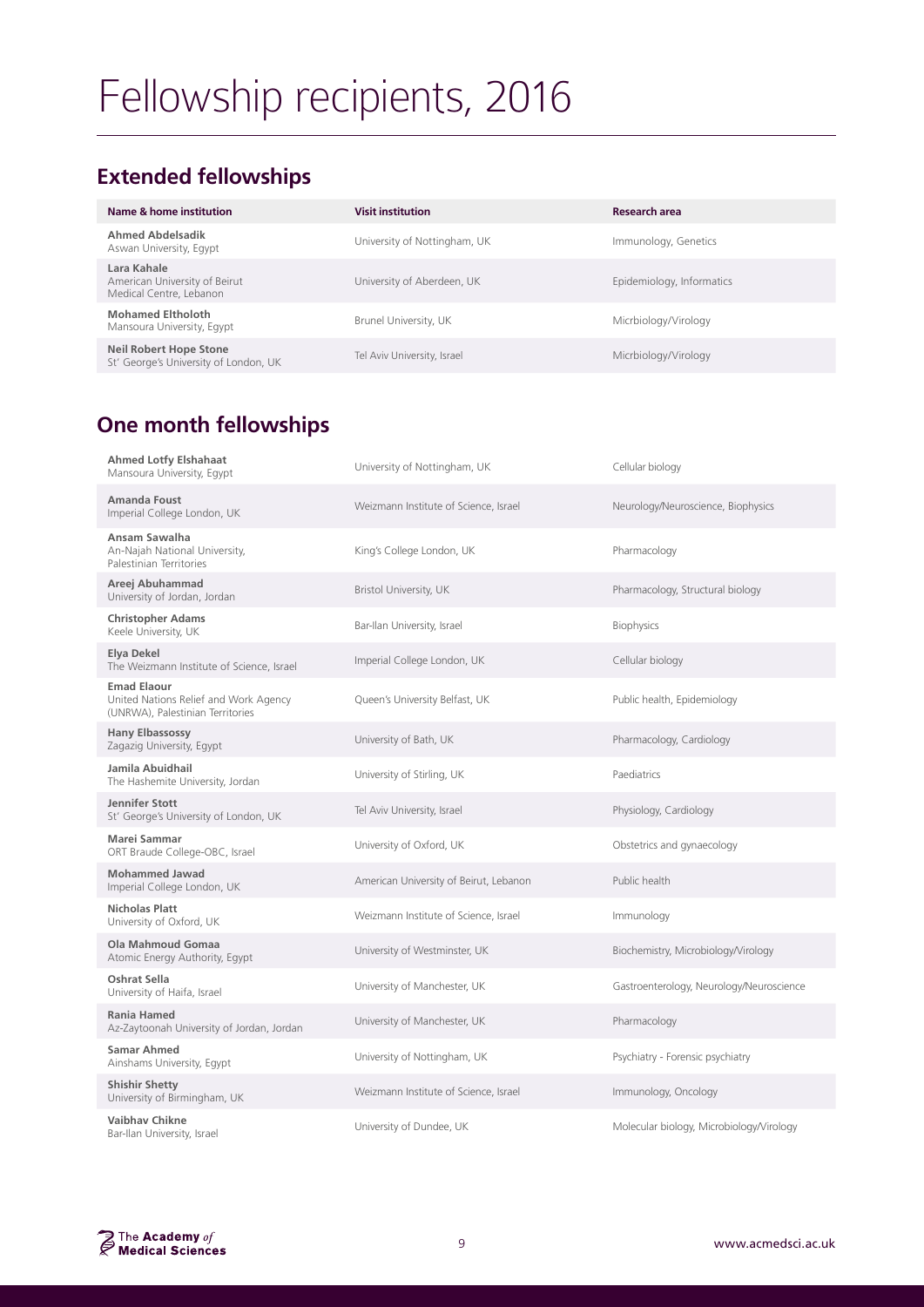# Fellowship information

**Since 2008, we have made a total of 227 travel fellowship awards, initiating engagement and longstanding collaborations between the UK, Israel and the Middle East.**





The Academy of Medical Sciences Executive Director, Dr Helen Munn, presenting at the Daniel Turnberg Alumni Conference.

## $\epsilon$

I would like to express my deep gratitude to the Turnberg scheme for the opportunity and the trust they had in my research, I am very proud to be a part of this scheme.

**Dana Gourevich** Pharamseed Ltd, Israel. Dana spent her fellowship at the University of Cambridge, UK.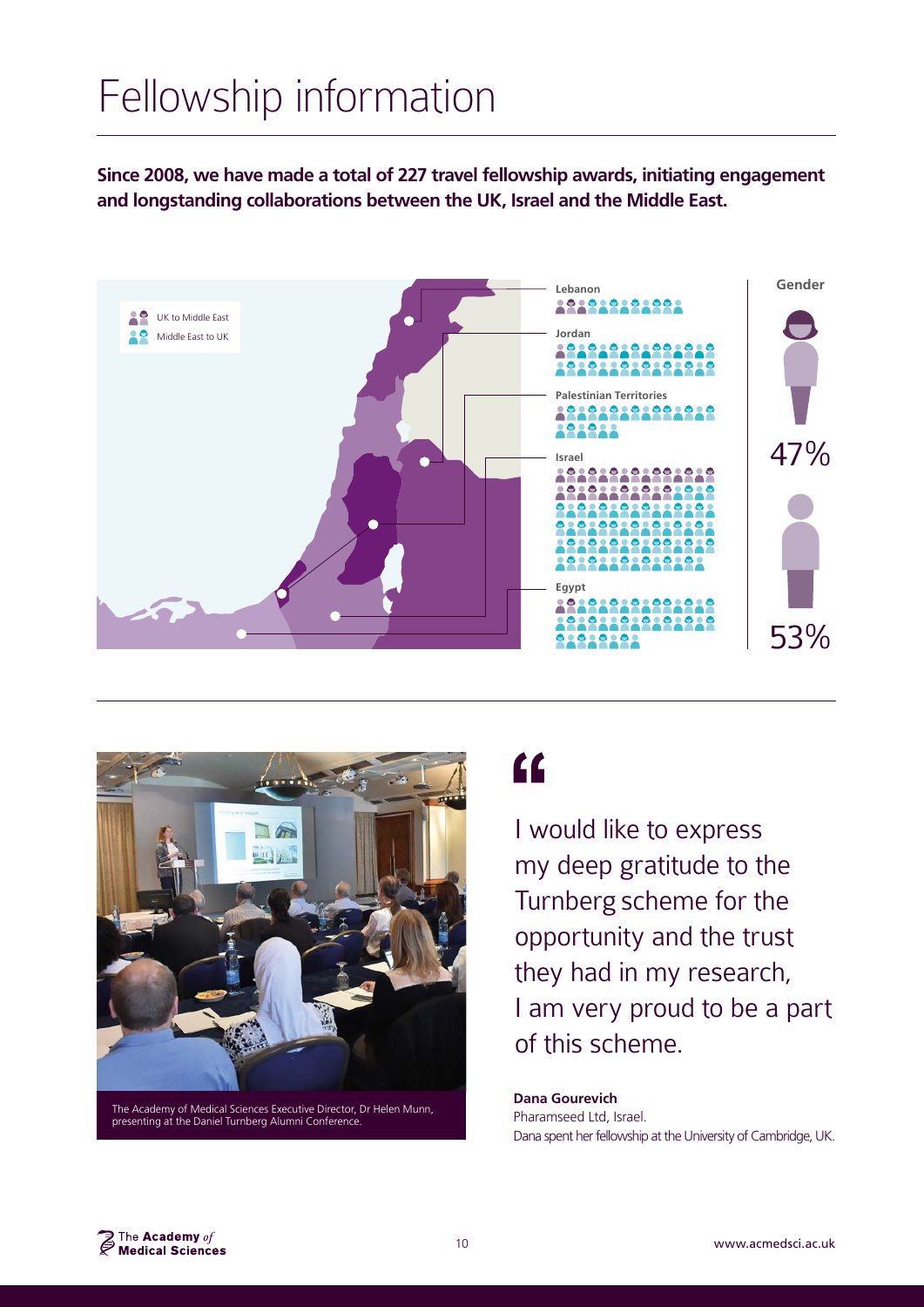# Making it happen

#### **Turnberg travel fellowships provide airfare and a subsistence allowance of up to £3,500 for a period of one month or up to £9,000 for three months.**

Although a relatively short period, it provides enough time for awardees to meet prominent researchers, learn new techniques and build a continuing collaborative research programme.

This short 'seedcorn' funding also allows us to support many more Fellows than would otherwise be possible and this spreads the impact of the scheme more widely.

#### **Our thanks must go to our exceptional supporters.**

We would especially like to thank the following, for their continuing major donations:

The Wellcome Trust The Wolfson Family Charitable Trust The Isaac and Julia Haskel Trust The Royal College of Physicians The Pears Foundation The Gatsby Foundation The Esmee Fairbairn Foundation

#### **Plus, the very generous support over the years from:**

- The Robert Gavron Charitable Trust GlaxoSmithKline The Welton Foundation The Dorset Foundation The Wohl Foundation Shire Pharmaceuticals N and J Greenwood Charitable Trust The Kohn Foundation A and S Burton Charitable Trust Heathside Charitable Trust
- M and G Marks Peires Family Foundation The Joe & Rosa Fenkel Charitable Trust Leon Charitable Trust Rosetrees Trust The Wolfson Trust Imperial College, London The Anav Charitable Trust D J Cohen Charitable Trust

and the many other individuals who have supported the scheme through personal pledges, contributions and donations.